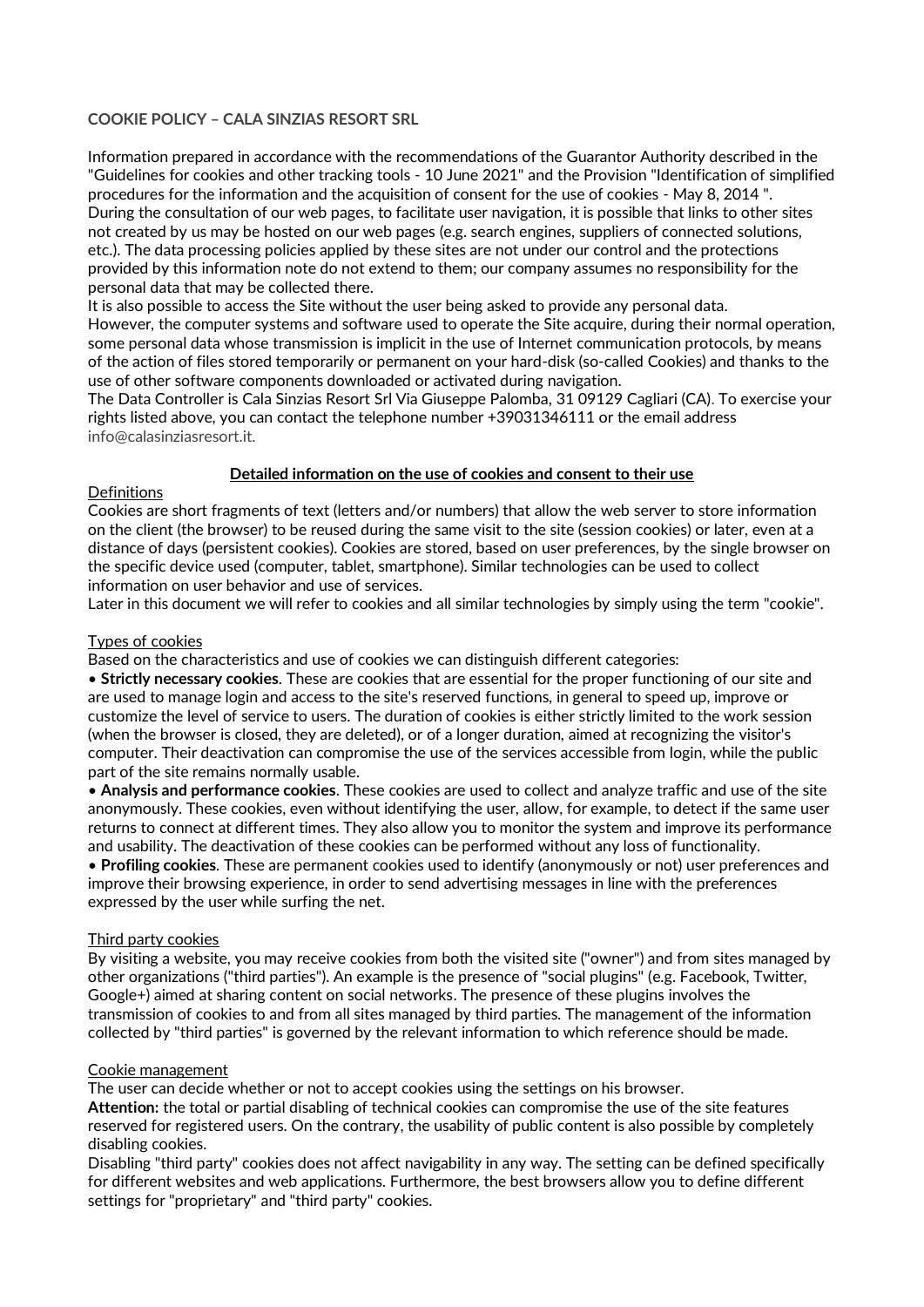As an example, with Google Chrome click the wrench in the upper right corner and select "Settings". At this point select 'Show advanced settings' and change the Privacy settings. Chrome: https://support.google.com/chrome/answer/95647?hl=it Firefox: https://support.mozilla.org/it/kb/Gestione%20dei%20cookie Internet Explorer: https://support.microsoft.com/it-it/help/17479/windows-internet-explorer-11-changesecurity-privacy-settings Opera: http://help.opera.com/Windows/10.00/it/cookies.html Safari: http://support.apple.com/kb/HT1677?viewlocale=it\_IT To learn more about cookies and how to manage or disable third-party or marketing / retargeting cookies, visit: http://www.allaboutcookies.org http://ww.networkadvertising.org/choices/ http://www.youronlinechoices.com/it/ https://tools.google.com/dipage/gaoptout

<http://www.aboutads.info/choices>

# WHICH COOKIES ARE MANAGED BY THE WEBSITE

Some information, even if not collected to be associated with identified interested parties, by their very nature could, through processing or associations, allow the identification of the user.

This category includes the IP addresses of the computers used by users who connect to the Site, the URL of the requested resources, the time of the request, the size of the file obtained in response, etc. This data is used to:

1) obtain anonymous statistical information on the use of the Site (such as, in particular, the number of accesses), to check its correct functioning, to speed up, improve or customize the level of service to users and are deleted immediately after processing.

2) carry out customer profiling activities for marketing activities, through the management of third-party cookies.

In both cases, the provision of information is optional; any refusal to provide such data, blocking cookies or other software components may make it impossible for us to send the requested information and / or not entirely correct functionality of the site.

The data collected will be processed exclusively by the company personnel in charge of this and will not be transferred or disclosed to other subjects.

The data could be used to ascertain responsibility in the event of hypothetical computer crimes against the Site or to third parties: except for this possibility, the data on web contacts are not currently stored permanently.

| Type of cookie and<br>owner                 | Technical name of the cookie | Operation and purpose                                                                                                                                                                                                    | Persistence<br>time |
|---------------------------------------------|------------------------------|--------------------------------------------------------------------------------------------------------------------------------------------------------------------------------------------------------------------------|---------------------|
| Targeting and<br>advertising<br>.sojern.com | ttdid                        | Used by third party advertisers<br>to determine the user's<br>location. This allows the<br>advertiser to present<br>promotions to the user for<br>that specific region or location.                                      | 29 DAYS             |
| Targeting and<br>advertising<br>.adnxs.com  | uuid2                        | Register a unique ID that<br>identifies the device of the<br>user who returns to the site.<br>The ID is used for targeted<br>advertising.                                                                                | 3 MONTHS            |
| Targeting and<br>advertising<br>.sojern.com | gid                          | This cookie is set to collect<br>information on the behavior<br>and navigation of the user for<br>the purpose of optimizing the<br>website. The cookie also<br>allows Google Ads and Google<br>Analytics to compile user | 1 YEAR              |

#### This website uses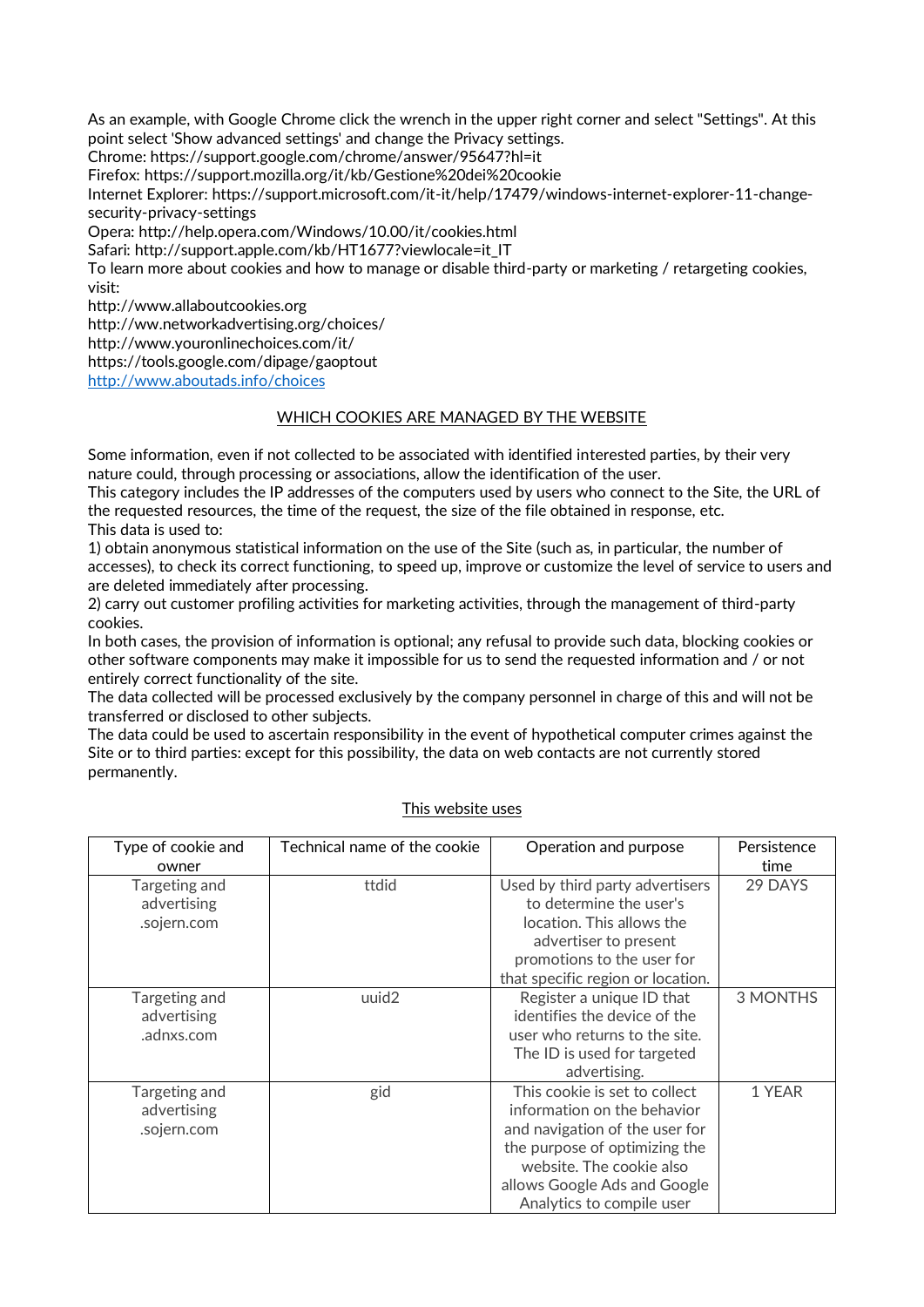|                              |                         | information for marketing                                 |                 |
|------------------------------|-------------------------|-----------------------------------------------------------|-----------------|
|                              |                         | purposes.                                                 |                 |
| Necessary                    | cid                     | This cookie is required to carry                          | 1 YEAR          |
| .sojern.com                  |                         | out credit card transactions on                           |                 |
|                              |                         | the website. Allows online                                |                 |
|                              |                         | transactions without storing                              |                 |
|                              |                         | any credit card information.                              |                 |
| Targeting and                | apnid                   | It keeps track of the                                     | <b>3 MONTHS</b> |
| advertising                  |                         | conversion rate between the                               |                 |
| .sojern.com                  |                         | user and the banner ads on the                            |                 |
|                              |                         | website: this is to optimize the                          |                 |
|                              |                         | relevance of the ads on the<br>site.                      |                 |
|                              |                         |                                                           | <b>3 MONTHS</b> |
| Targeting and<br>advertising | anj                     | Register a unique ID that<br>identifies the device of the |                 |
| .adnxs.com                   |                         | user who returns to the site.                             |                 |
|                              |                         | The ID is used for targeted                               |                 |
|                              |                         | advertising.                                              |                 |
| Targeting and                | _gid                    | Register a unique ID used to                              | 1 DAY           |
| advertising                  |                         | generate statistical data on                              |                 |
| analytics.google.com         |                         | how the visitor uses the                                  |                 |
|                              |                         | website                                                   |                 |
| Targeting and                | $\mathsf{g}$ a          | Register a unique ID used to                              | 2 YEARS         |
| advertising                  |                         | generate statistical data on                              |                 |
| analytics.google.com         |                         | how the visitor uses the                                  |                 |
|                              |                         | website.                                                  |                 |
| Targeting and                | _gat_gtag_UA_83374341_1 | This cookie is used by Google                             | <b>SESSION</b>  |
| advertising                  |                         | Analytics to analyze the                                  |                 |
|                              |                         | purpose of a user's visit by                              |                 |
| analytics.google.com         |                         | compiling reports on website                              |                 |
|                              |                         | activity in order to provide                              |                 |
|                              |                         | information to website                                    |                 |
|                              |                         | operators and improve the                                 |                 |
|                              |                         | customer's browsing                                       |                 |
|                              |                         | experience.                                               |                 |
| Targeting and                | $_{\mathsf{\_}}$ fbp    | Used by Facebook to deliver a                             | 3 MONTHS        |
| advertising                  |                         | variety of advertising products                           |                 |
| .sojern.com                  |                         | such as real-time offers from                             |                 |
|                              |                         | third party advertisers.                                  |                 |
| Targeting and                | <b>IDE</b>              | Used by Google DoubleClick                                | 1 YEAR          |
| advertising                  |                         | to record and report on the                               |                 |
| .google.com                  |                         | user's actions on the site after                          |                 |
|                              |                         | viewing or clicking one of the                            |                 |
|                              |                         | advertiser's advertisements in                            |                 |
|                              |                         | order to measure the                                      |                 |
|                              |                         | effectiveness of an                                       |                 |
|                              |                         | advertisement and present                                 |                 |
|                              |                         | targeted advertising to the                               |                 |
|                              |                         | user.                                                     |                 |
| Targeting and                | <b>TDCPM</b>            | Used by third party advertisers                           | 1 YEAR          |
| advertising                  |                         | to determine the user's                                   |                 |
| adsrvr.org                   | <b>TDID</b>             | location. This allows the                                 |                 |
|                              |                         | advertiser to present                                     |                 |
|                              |                         | promotions to the user for                                |                 |
|                              |                         | that specific region or location.                         |                 |
|                              |                         |                                                           |                 |
| Targeting and<br>advertising | usersync                | Il cookie "usersync" contiene                             | <b>3 MONTHS</b> |
|                              |                         |                                                           |                 |